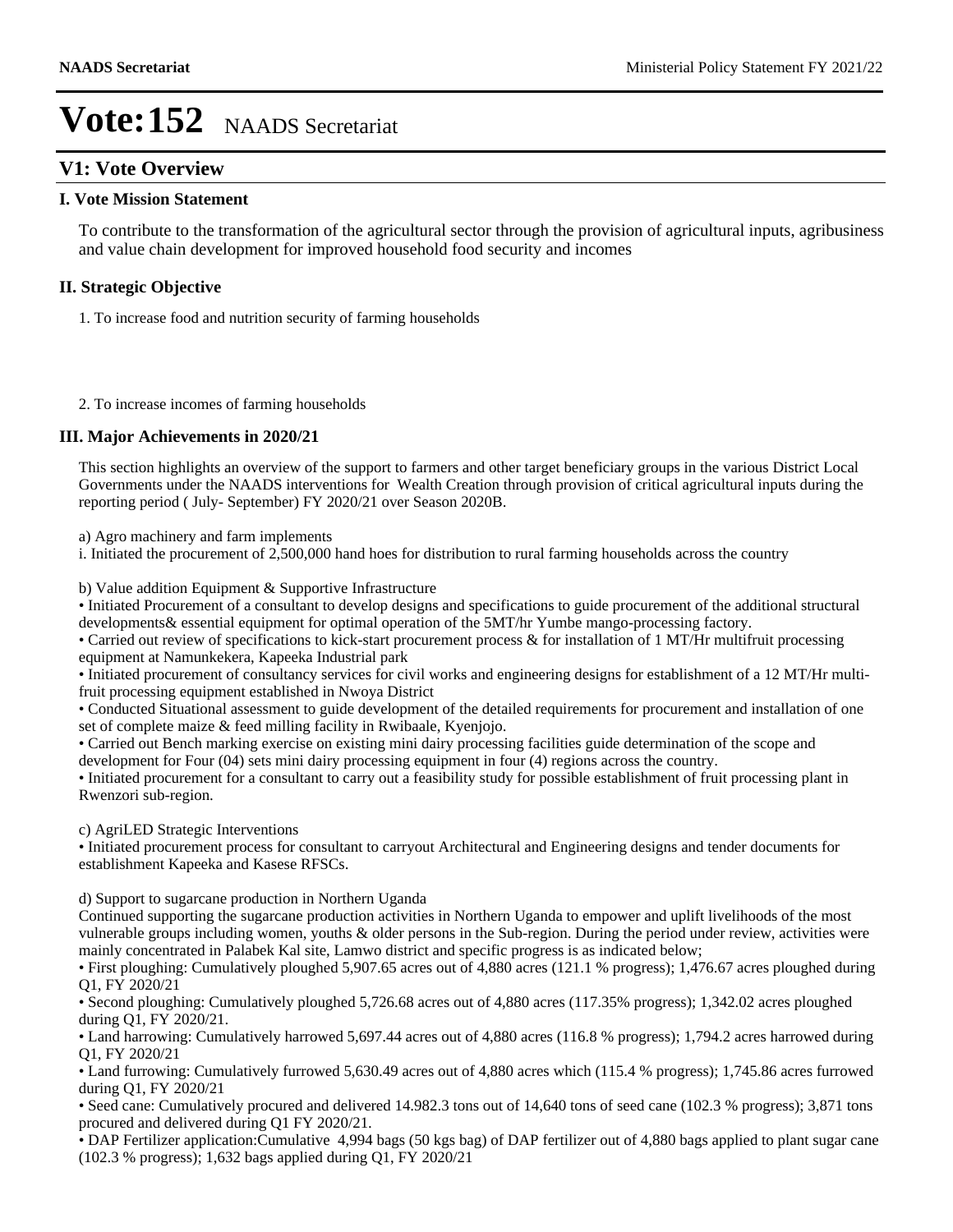Planting: 4,994.1 acres out of 4,880 acres has been planted (102.3% progress); 1289.79 acres planted during Q1, FY 2020/21

UREA Fertilizer application: 1,420 bags (50 kgs bag) of Urea fertilizer out of 4,880 bags applied to sugar cane (29% progress); all the 1,420 bags applied during Q 1 FY 2020/21

Chemical weeding: 4,994.1 acres of sugar cane weeded using a combination of Ametryn and 2-4 D. this is out of 4,880 acres,

represents (102.3% progress); 4502.1 acres weeded during Q 1 FY 2020/21

Farm roads: 123.8 kms of farm roads have been established in sugarcane fields.

e) Food security and strategic crop interventions:

i. 1,257.65 tons of Maize seed procured and delivered to 134 DLGs and 21 Municipalities as well as to Constituencies under the food security initiative for establishment of 125,765 acres of maize to benefit an estimated 251,530 households including youths, women, older persons, PWDs and other vulnerable groups.

ii. 3,354 bags of Irish seed potato were procured and delivered to 23 District Local Governments as part of the COVID-19 food security response intervention for establishment of 519 acres for 1118 households including youths, women, older persons, PWDs and other vulnerable groups.

iii. 534.628 tons of Bean seed were procured and delivered to 100 DLGs and 16 Municipalities to establish 22,276 acres for 44,552 households. including youths, women, older persons, PWDs and other vulnerable groups. Delivery/distribution of bean seed for 9 DLGs within Karamoja sub-region deferred to Season 2021 A

iv. 10 tons of Sim-sim seed were procured and delivered to Kitgum Farmer's Association to establish 3,333 acres for 3,333 households

v. 77 tons of Sorghum seed were procured and delivered to three (3) DLGs (Obongi, Moyo and Katakwi) to establish 19,250 acres for 19,250 households including youths, women, older persons, PWDs and other vulnerable groups.

vi. 4,780,450 Tea seedlings were procured and distributed to farmers in Zombo and Sheema districts to establish 956 acres vii. 102,123 Apple seedlings procured and delivered to 11 DLGs and 3 Municipalities to establish 309 acres for 619 households.

It's worth noting however that distribution of seedlings and other planting materials will be done during season 2021A following the Forecast of a scenario of normal to below normal September to December, 2020 rainfall Season characterized by dry spells over most parts of the country by the Uganda National Metrological Authority.

### f) Livestock /Stocking Materials

i. Issued call of Orders for supply and distribution of 1782 dairy heifers i.e. 1,658 heifers to women leaders in 107 DLGs and 442 beneficiaries in 27 DLGs ; selection and delivery on going.

ii. Initiated procurement of 8,186 pigs for distribution to farmers in various DLGs and sub regions.

iii.  $6,000$ -day old layer chicks,  $14,400$  kg of chick and duck mash,  $12,000$  kg of growers' mash procured and delivered chicks and poultry feeds to special interest groups including youths and women

iv. Procured and delivered test and diagnostic kits for livestock items to aid in technical inspection and verification of the animals for supply of quality stock to farmers. These included; 7 diagnostic test kits for Contagious Bovine Pleuropneumonia, 6,000 Crovails Tubes ,10 pkts of arm length pregnancy diagnosis gloves, 10 pkts of Surgical gloves,10 pieces of pin point ear tags applicators for afrilex tags, 25 pairs of gum boots, 60 packets of vacutainers, 60 packets of needles and 25 overalls.

### g) Supported management of input distribution

Conducted one technical supervision exercise for various agricultural inputs for planting & livestock materials, Agromachinery and value addition equipment delivered and distributed to farmers between 2018/19 and 2019/20 in 7 sub zones of Rwebitaba, Buginyanya, Nabuin, Ngetta, Mukono, Abi & Kigezi and 32 district local governments.

Conducted one verification exercise of seeds for food security crops, namely maize, bean, sorghum, and sim-sim among companies prior to distribution of inputs to farmers.

Carried out one verification exercise of vegetative planting materials- mango, citrus, and apple seedlings in six selected Areabased Commodity Clusters (Abi, Soroti, Nakaseke, Nwoya, West-Nile and Buginyanya); as well as cassava cuttings and pineapple Suckers in six clusters.

Conducted technical inspection at delivery of the following livestock materials; 6,000-day old layer chicks ,14,400 kg of chick and duck mash ,12,000 kg of growers' mash, 6,000 Cryo Vails Tubes, 10 pkts of arm length pregnancy diagnosis gloves, 10 pkts of Surgical gloves, 10 pieces of pin point ear tags applicators for afrilex tags, 25 soft plastic Aprons.

Conducted an assessment of the performance of the Apple value chain in the 2 clusters covering 4 Districts (Kabale, Rukungiri, Rubanda and Kanungu) in Kachwekano/Kigezi zone and 3 Districts (Kasese, Bunyangabu and Kabarole) in Rwebitaba Zone.

#### h) Planning Monitoring & Evaluation

Prepared TORs and initiated process to undertake review of old NAADS Strategic Plan development of NAADS Strategic Plan  $2020/21 - 2024/25$ .

NAADS Cumulative Annual Performance report FY 2019/20 was prepared and shared with MAAIF & other stakeholders including at the JASAR, in August 2020.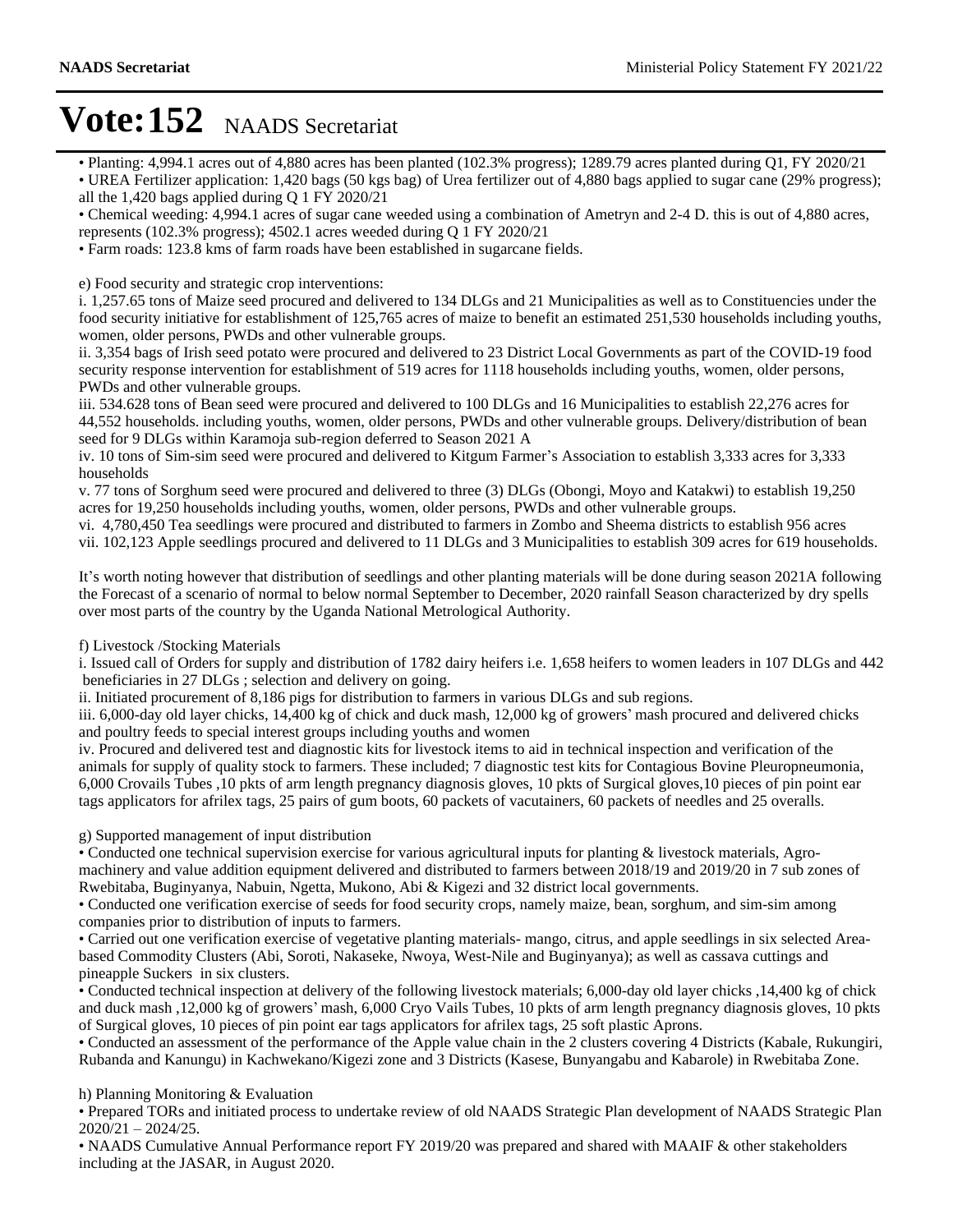Updated the NAADS Secretariat databases including Seasonal reports from 83 DLGs for Season 2020A.

Consolidated and updated data sets of 134 DLGs and 27 Municipal councils on priority commodities (Crops and Livestock) for the medium term 2020/21 to 2022/23 to inform the planning process for subsequent seasons & also provide information to various stakeholders.

Updated online database system with beneficiary details for FY 2017/18 (95% of data on beneficiary farmers FY 2017/18 captured in database)Carried out backstopping of selected 20 DLGs in 6 sub zones on use of NAADS M&E reporting tools & submission of seasonal reports & medium term demands

i) Procurement of software and ICT equipment

- Procured 4 software licenses (SSL certificate, Print management software, IP phone licenses, network management software)
- Carried out servicing & maintenance of 02-shared heavy-duty copiers/ printers.
- 10 UPS devices procured and installed for users

#### **IV. Medium Term Plans**

Refocus support to Agro-input distribution systems that cover the entire agricultural value chain for agro industrialization. •Support and build capacity of agro MSME's supported in the strategic agro- Enterprise value chains for enhanced value addition, Job creation and incomes.

Increase employment opportunities in agribusiness particularly for youth, women and other vulnerable groups.

Enhancing access to agro machinery and value addition equipment boost production agro processing at household level. Sensitize vulnerable groups particularly youths, women, persons with disabilities, older persons and other special interest groups to proactively demand and or engage in NAADS wealth creation interventions in the respective LGs to boost their livelihoods.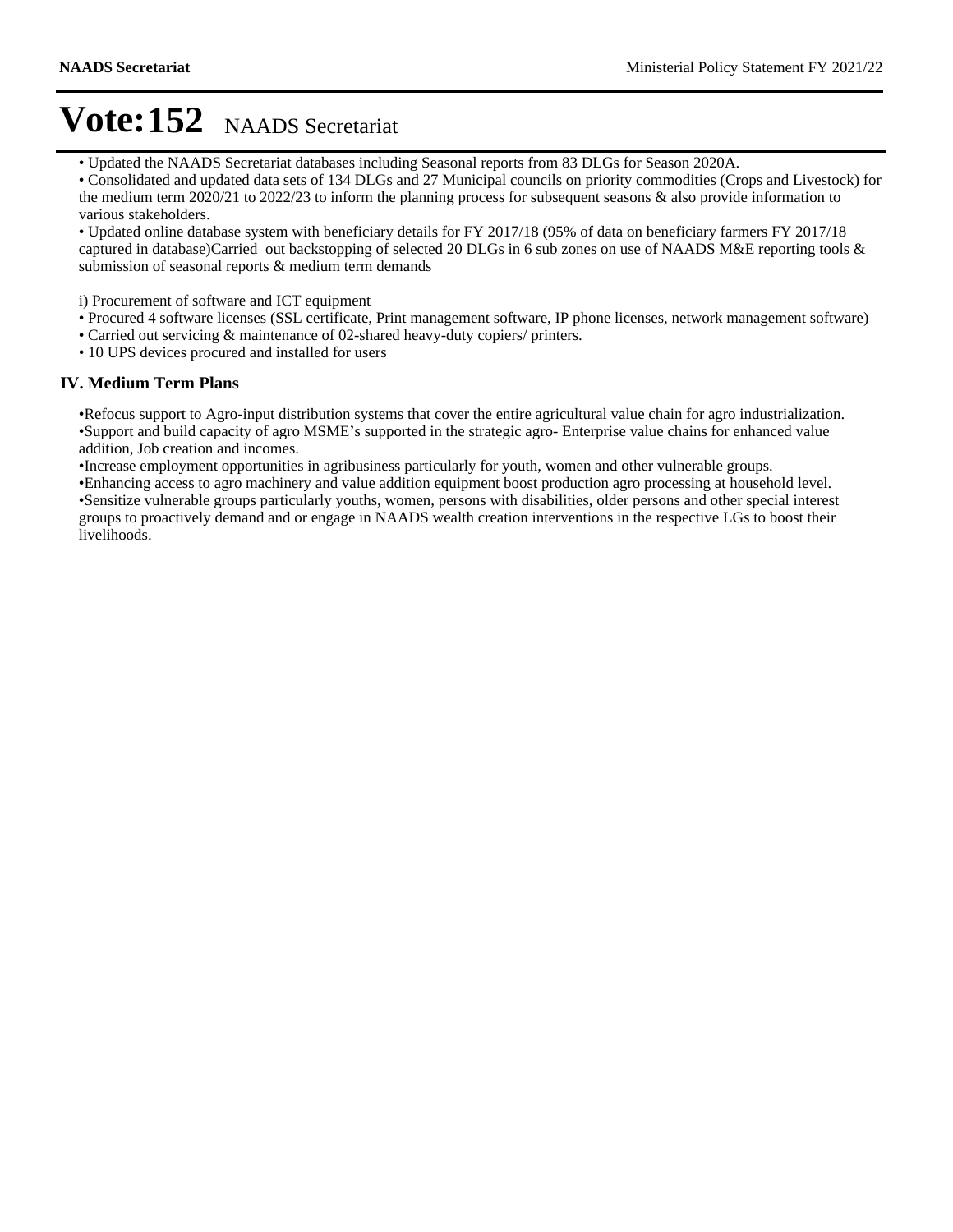## **V. Snapshot Of Medium Term Budget Allocations**

**Table 5.1: Overview of Vote Expenditures (UShs Billion)**

| 2020/21          |                                                      |                    | <b>MTEF Budget Projections</b> |                                           |         |         |         |         |         |
|------------------|------------------------------------------------------|--------------------|--------------------------------|-------------------------------------------|---------|---------|---------|---------|---------|
|                  |                                                      | 2019/20<br>Outturn | <b>Budget</b>                  | <b>Approved Expenditure</b><br>by End Dec | 2021/22 | 2022/23 | 2023/24 | 2024/25 | 2025/26 |
| <b>Recurrent</b> | Wage                                                 | 2.185              | 2.185                          | 1.092                                     | 2.185   | 2.294   | 2.294   | 2.294   | 2.294   |
|                  | Non Wage                                             | 2.221              | 1.343                          | 0.224                                     | 1.156   | 1.156   | 1.156   | 1.156   | 1.156   |
| Devt.            | GoU                                                  | 140.595            | 148.500                        | 31.640                                    | 53.145  | 53.145  | 53.145  | 53.145  | 53.145  |
|                  | Ext. Fin.                                            | 0.000              | 0.000                          | 0.000                                     | 0.000   | 0.000   | 0.000   | 0.000   | 0.000   |
|                  | <b>GoU</b> Total                                     | 145.001            | 152.028                        | 32.956                                    | 56.486  | 56.596  | 56.596  | 56.596  | 56.596  |
|                  | <b>Total GoU+Ext Fin (MTEF)</b>                      | 145.001            | 152.028                        | 32.956                                    | 56.486  | 56.596  | 56.596  | 56.596  | 56.596  |
|                  | Arrears                                              | 0.000              | 2.940                          | 8.490                                     | 0.000   | 0.000   | 0.000   | 0.000   | 0.000   |
|                  | <b>Total Budget</b>                                  | 145.001            | 154.968                        | 41.445                                    | 56.486  | 56.596  | 56.596  | 56.596  | 56.596  |
|                  | <b>A.I.A Total</b>                                   | N/A                | N/A                            | N/A                                       | N/A     | N/A     | N/A     | N/A     | N/A     |
|                  | <b>Grand Total</b>                                   | 145.001            | 154.968                        | 41.445                                    | 56.486  | 56.596  | 56.596  | 56.596  | 56.596  |
|                  | <b>Total Vote Budget</b><br><b>Excluding Arrears</b> | 145.001            | 152.028                        | 32.956                                    | 56.486  | 56.596  | 56.596  | 56.596  | 56.596  |

#### **Table 5.2: Budget Allocation by Programme (UShs Billion)**

|                                 | 2021/22 Draft Estimates |          |              |
|---------------------------------|-------------------------|----------|--------------|
| <b>Billion Uganda Shillings</b> | GoU                     | Ext. Fin | <b>Total</b> |
| Agro-Industrialisation          | 56.486                  | 0.000    | 56.486       |
| <b>Grand Total:</b>             | 56.486                  | 0.000    | 56.486       |
| <b>Total excluding Arrears</b>  | 56.486                  | 0.000    | 56.486       |

### **VI. Budget By Economic Clasification**

**Table V6.1 2020/21 and 2021/22 Budget Allocations by Item**

|                                       |        | 2020/21 Approved Budget |            |              |        | 2021/22 Draft Estimates |              |
|---------------------------------------|--------|-------------------------|------------|--------------|--------|-------------------------|--------------|
| Billion Uganda Shillings              | GoU    | Ext. Fin                | <b>AIA</b> | <b>Total</b> | GoU    | Ext. Fin                | <b>Total</b> |
| <b>Output Class: Outputs Provided</b> | 73.921 | 0.000                   | 0.000      | 73.921       | 13.524 | 0.000                   | 13.524       |
| 211 Wages and Salaries                | 4.036  | 0.000                   | 0.000      | 4.036        | 4.000  | 0.000                   | 4.000        |
| 212 Social Contributions              | 0.555  | 0.000                   | 0.000      | 0.555        | 0.439  | 0.000                   | 0.439        |
| 213 Other Employee Costs              | 1.131  | 0.000                   | 0.000      | 1.131        | 1.129  | 0.000                   | 1.129        |
| 221 General Expenses                  | 3.868  | 0.000                   | 0.000      | 3.868        | 1.752  | 0.000                   | 1.752        |
| 222 Communications                    | 0.257  | 0.000                   | 0.000      | 0.257        | 0.138  | 0.000                   | 0.138        |
| 223 Utility and Property Expenses     | 1.037  | 0.000                   | 0.000      | 1.037        | 1.150  | 0.000                   | 1.150        |
| 224 Supplies and Services             | 56.216 | 0.000                   | 0.000      | 56.216       | 0.060  | 0.000                   | 0.060        |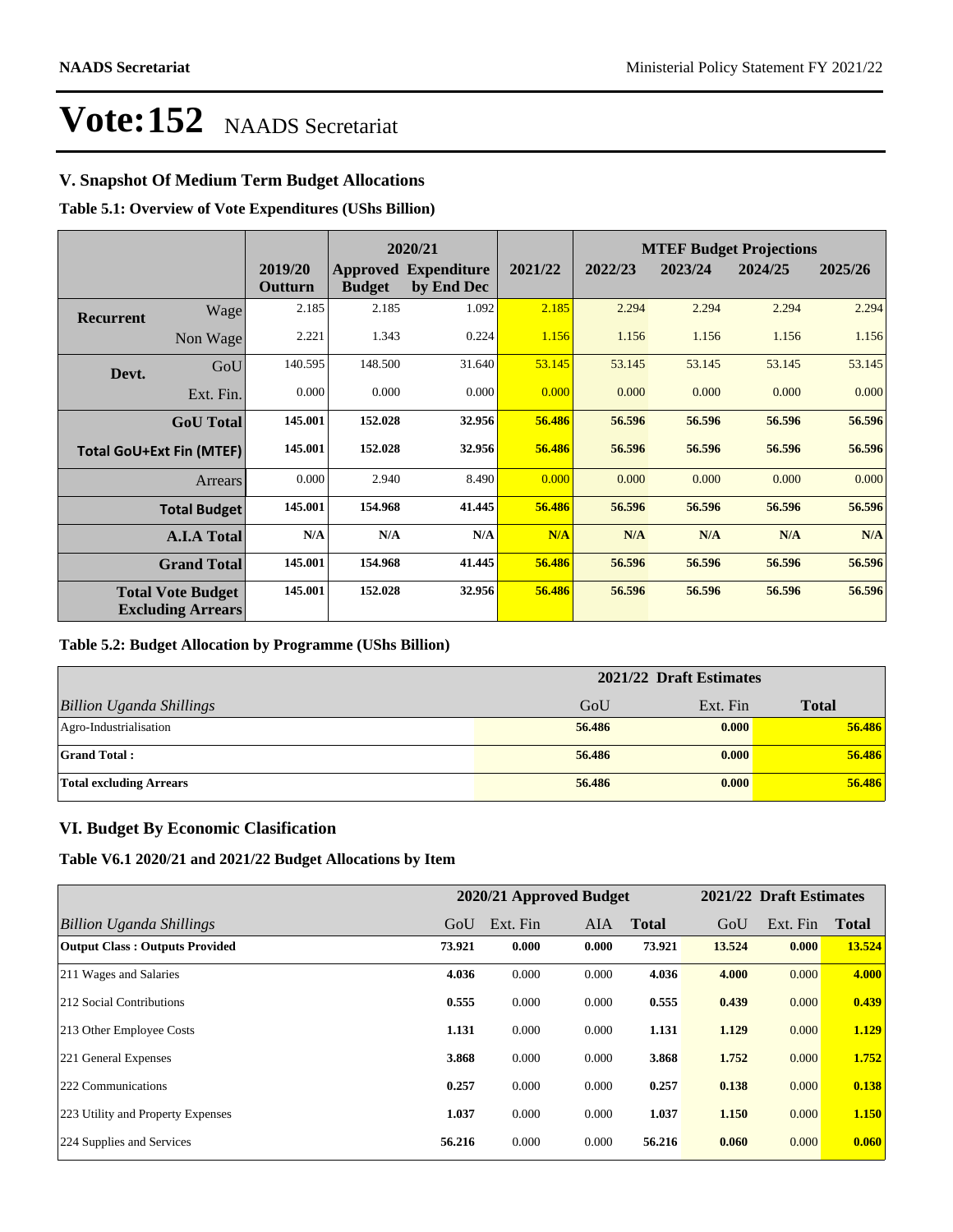| 225 Professional Services                 | 0.910   | 0.000 | 0.000 | 0.910   | 1.598  | 0.000 | 1.598  |
|-------------------------------------------|---------|-------|-------|---------|--------|-------|--------|
| 226 Insurances and Licenses               | 0.699   | 0.000 | 0.000 | 0.699   | 0.199  | 0.000 | 0.199  |
| 227 Travel and Transport                  | 4.777   | 0.000 | 0.000 | 4.777   | 2.625  | 0.000 | 2.625  |
| 228 Maintenance                           | 0.435   | 0.000 | 0.000 | 0.435   | 0.435  | 0.000 | 0.435  |
| 282 Miscellaneous Other Expenses          | 0.001   | 0.000 | 0.000 | 0.001   | 0.001  | 0.000 | 0.001  |
| <b>Output Class: Outputs Funded</b>       | 19.934  | 0.000 | 0.000 | 19.934  | 0.000  | 0.000 | 0.000  |
| 263 To other general government units     | 19.934  | 0.000 | 0.000 | 19.934  | 0.000  | 0.000 | 0.000  |
| <b>Output Class: Capital Purchases</b>    | 58.173  | 0.000 | 0.000 | 58.173  | 42.962 | 0.000 | 42.962 |
| 281 Property expenses other than interest | 1.325   | 0.000 | 0.000 | 1.325   | 1.170  | 0.000 | 1.170  |
| 312 FIXED ASSETS                          | 56.248  | 0.000 | 0.000 | 56.248  | 41.792 | 0.000 | 41.792 |
| 314 INVENTORIES (STOCKS AND STORES)       | 0.600   | 0.000 | 0.000 | 0.600   | 0.000  | 0.000 | 0.000  |
| <b>Output Class: Arrears</b>              | 2.940   | 0.000 | 0.000 | 2.940   | 0.000  | 0.000 | 0.000  |
| 321 DOMESTIC                              | 2.940   | 0.000 | 0.000 | 2.940   | 0.000  | 0.000 | 0.000  |
| <b>Grand Total:</b>                       | 154.968 | 0.000 | 0.000 | 154.968 | 56.486 | 0.000 | 56.486 |
| <b>Total excluding Arrears</b>            | 152.028 | 0.000 | 0.000 | 152.028 | 56.486 | 0.000 | 56.486 |

### VII. Budget By Sub-Subprogramme, Department And Project

**Table V7.1: Past Expenditure Outturns and Medium Term Projections by Sub-SubProgramme,Department and Project**

| <b>Billion Uganda shillings</b>                                                 |                              | FY 2020/21                |                                   |                                             | <b>Medium Term Projections</b> |         |         |         |
|---------------------------------------------------------------------------------|------------------------------|---------------------------|-----------------------------------|---------------------------------------------|--------------------------------|---------|---------|---------|
|                                                                                 | <b>FY 2019/20</b><br>Outturn | Approved<br><b>Budget</b> | <b>Spent By</b><br><b>End Dec</b> | 2021-22<br><b>Proposed</b><br><b>Budget</b> | 2022-23                        | 2023-24 | 2024-25 | 2025-26 |
| 54 Agriculture Advisory Services                                                | 145.001                      | 154.968                   | 41.445                            | 56.486                                      | 56.596                         | 56.596  | 56.596  | 56.596  |
| 01 Headquarters                                                                 | 4.406                        | 6.469                     | 9.805                             | 3.341                                       | 3.451                          | 3.451   | 3.451   | 3.451   |
| 0903 Government Purchases                                                       | 140.595                      | 148.500                   | 31.640                            | 52.334                                      | 52.334                         | 52.334  | 52.334  | 52.334  |
| 1754 Retooling of National Agricultural<br><b>Advisory Services Secretariat</b> | 0.000                        | 0.000                     | 0.000                             | 0.811                                       | 0.811                          | 0.811   | 0.811   | 0.811   |
| <b>Total for the Vote</b>                                                       | 145.001                      | 154.968                   | 41.445                            | 56.486                                      | 56.596                         | 56.596  | 56.596  | 56.596  |
| <b>Total Excluding Arrears</b>                                                  | 145.001                      | 152.028                   | 32.956                            | 56.486                                      | 56.596                         | 56.596  | 56.596  | 56.596  |

### **VIII. Sub-SubProgramme Performance and Medium Term Plans**

#### **Table V8.1: Sub-SubProgramme Outcome and Outcome Indicators**

|                    | <b>Sub-SubProgramme:</b> 54 Agriculture Advisory Services                                                                                                                                                                                                                                                        |
|--------------------|------------------------------------------------------------------------------------------------------------------------------------------------------------------------------------------------------------------------------------------------------------------------------------------------------------------|
| <b>Objective :</b> | The overall objective is to increase access to critical agricultural inputs, agribusiness and value chain<br>services for improved household food security and incomes.                                                                                                                                          |
|                    | The specific strategic objectives are:<br>• To increase access to critical and quality agricultural inputs for smallholder farmers including women,<br>youth, older persons and people with disability;<br>• To support the development of agriculture commodity value chains through provision of agribusiness, |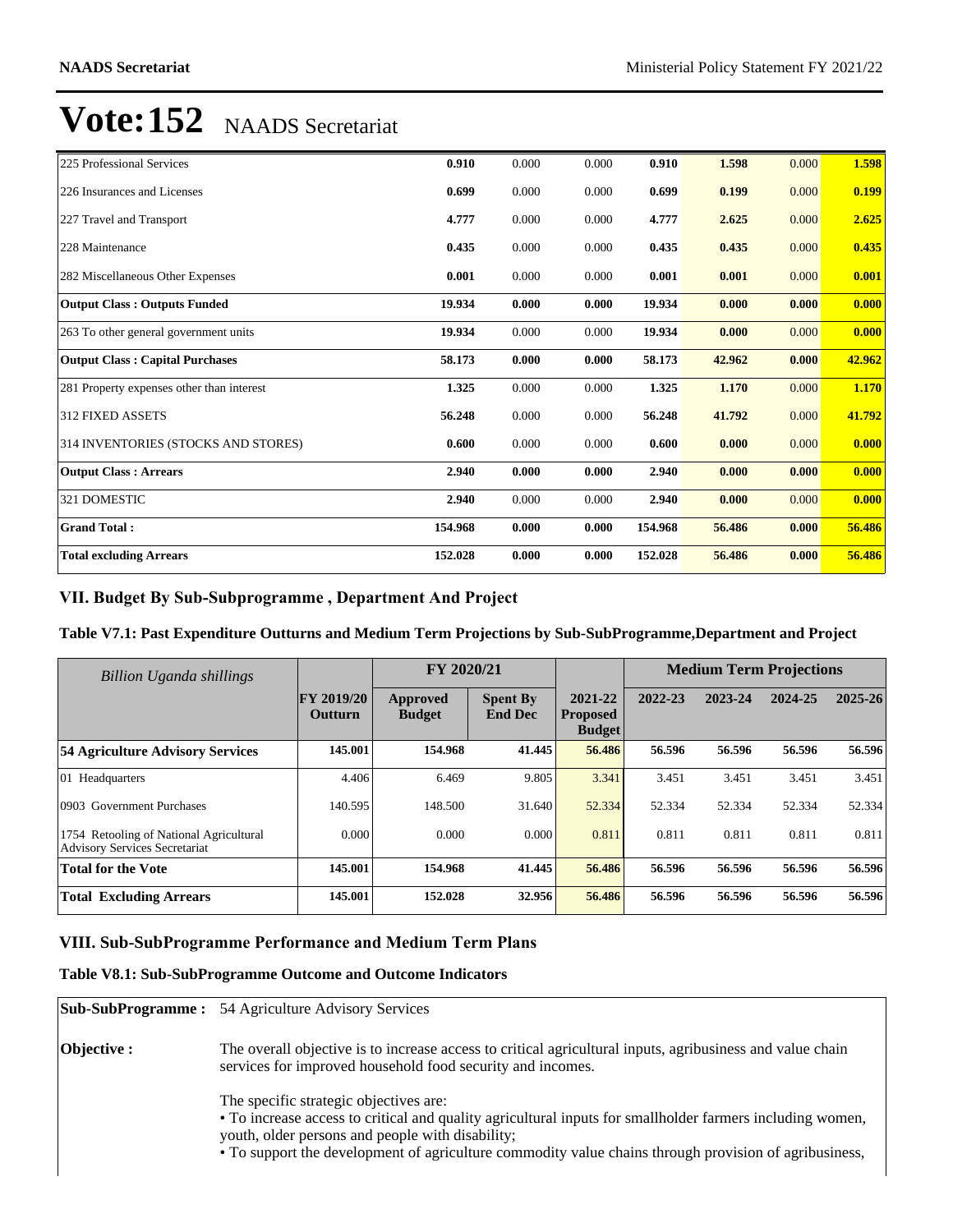|                                                                          | value addition, and market linkage services;<br>• To facilitate farmer groups/cooperatives to access appropriate agricultural financial services;<br>• To strengthen institutional and collaboration frameworks to enhance operational effectiveness and<br>efficiency; |                                                                             |                  |               |                |                  |  |  |  |
|--------------------------------------------------------------------------|-------------------------------------------------------------------------------------------------------------------------------------------------------------------------------------------------------------------------------------------------------------------------|-----------------------------------------------------------------------------|------------------|---------------|----------------|------------------|--|--|--|
| <b>Responsible Officer:</b>                                              | Executive Director, Dr. Samuel K Mugasi                                                                                                                                                                                                                                 |                                                                             |                  |               |                |                  |  |  |  |
| <b>Outcome:</b>                                                          |                                                                                                                                                                                                                                                                         | Increased production and productivity of priority and strategic commodities |                  |               |                |                  |  |  |  |
|                                                                          | 1. Increased production and productivity of priority and strategic commodities                                                                                                                                                                                          |                                                                             |                  |               |                |                  |  |  |  |
|                                                                          | <b>Performance Targets</b>                                                                                                                                                                                                                                              |                                                                             |                  |               |                |                  |  |  |  |
|                                                                          | <b>Outcome Indicators</b>                                                                                                                                                                                                                                               |                                                                             |                  | 2021/22       | 2022/23        | 2023/24          |  |  |  |
|                                                                          |                                                                                                                                                                                                                                                                         | <b>Baseline</b>                                                             | <b>Base year</b> | <b>Target</b> | Projection     | Projection       |  |  |  |
|                                                                          | • Acreage/units of priority and strategic commodities established.                                                                                                                                                                                                      | 100000                                                                      | 2016             | 275,101       | 302,611        | 332,872          |  |  |  |
| metric tons.                                                             | • Percentage (%) change in Volume of priority and strategic commodities produced in                                                                                                                                                                                     | 1.1                                                                         | 2016             | 1.27%         | 1.27%          | 1.28%            |  |  |  |
| commodities                                                              | • Percentage change in farming households supported with priority and strategic                                                                                                                                                                                         | 1.1%                                                                        | 2016             | 1.27%         | 1.27%          | 1.28%            |  |  |  |
| <b>Department: 01 Headquarters</b>                                       |                                                                                                                                                                                                                                                                         |                                                                             |                  |               |                |                  |  |  |  |
|                                                                          | <b>Budget Output: 06 Programme management and coordination</b>                                                                                                                                                                                                          |                                                                             |                  |               |                |                  |  |  |  |
| No. of staff against establishment                                       |                                                                                                                                                                                                                                                                         |                                                                             |                  | 62            | 62             | 62               |  |  |  |
| No. of equipments against establishment                                  |                                                                                                                                                                                                                                                                         |                                                                             |                  | 41            | 44             | 44               |  |  |  |
| <b>Project: 0903 Government Purchases</b>                                |                                                                                                                                                                                                                                                                         |                                                                             |                  |               |                |                  |  |  |  |
|                                                                          | <b>Budget Output: 06 Programme management and coordination</b>                                                                                                                                                                                                          |                                                                             |                  |               |                |                  |  |  |  |
| No. of staff against establishment                                       |                                                                                                                                                                                                                                                                         |                                                                             |                  | 62            | 62             | 62               |  |  |  |
| No. of equipments against establishment                                  |                                                                                                                                                                                                                                                                         |                                                                             |                  | 41            | 44             | 44               |  |  |  |
|                                                                          | Budget Output: 14 Provision of priority and strategic Agricultural Inputs to farmers                                                                                                                                                                                    |                                                                             |                  |               |                |                  |  |  |  |
|                                                                          | No. of farming households supplied with agricultural inputs                                                                                                                                                                                                             |                                                                             |                  | 481,730       | 529,903        | 582,893          |  |  |  |
| Quantity of inputs distributed by enterprise                             |                                                                                                                                                                                                                                                                         |                                                                             |                  | 19,855,442    | 21,840,986     | 24,025,085       |  |  |  |
|                                                                          | <b>Budget Output: 15 Managing distribution of agricultural inputs</b>                                                                                                                                                                                                   |                                                                             |                  |               |                |                  |  |  |  |
| No. of field supervisory exercises conducted                             |                                                                                                                                                                                                                                                                         |                                                                             |                  | <b>16</b>     | 16             | 16               |  |  |  |
|                                                                          | Budget Output: 18 Support to upper end Agricultural Value Chains and Agribusiness Development                                                                                                                                                                           |                                                                             |                  |               |                |                  |  |  |  |
| No. of farmer groups supported with value addition equipments            | 87                                                                                                                                                                                                                                                                      | 87                                                                          | 87               |               |                |                  |  |  |  |
| No. of farmer groups supported in management of value addition equipment | 87                                                                                                                                                                                                                                                                      | 87                                                                          | ${\bf 87}$       |               |                |                  |  |  |  |
|                                                                          | <b>Budget Output: 22 Planning, Monitoring and Evaluation</b>                                                                                                                                                                                                            |                                                                             |                  |               |                |                  |  |  |  |
| No. of guidelines formulated and disseminated                            |                                                                                                                                                                                                                                                                         |                                                                             |                  | 3             | $\overline{2}$ | $\boldsymbol{2}$ |  |  |  |
| No. of field monitoring activities conducted                             |                                                                                                                                                                                                                                                                         |                                                                             |                  | 8             | 8              | 8                |  |  |  |
| No. of evaluation studies conducted                                      |                                                                                                                                                                                                                                                                         | $\overline{2}$                                                              | $\boldsymbol{2}$ | $\mathbf 2$   |                |                  |  |  |  |

**IX. Major Capital Investments And Changes In Resource Allocation**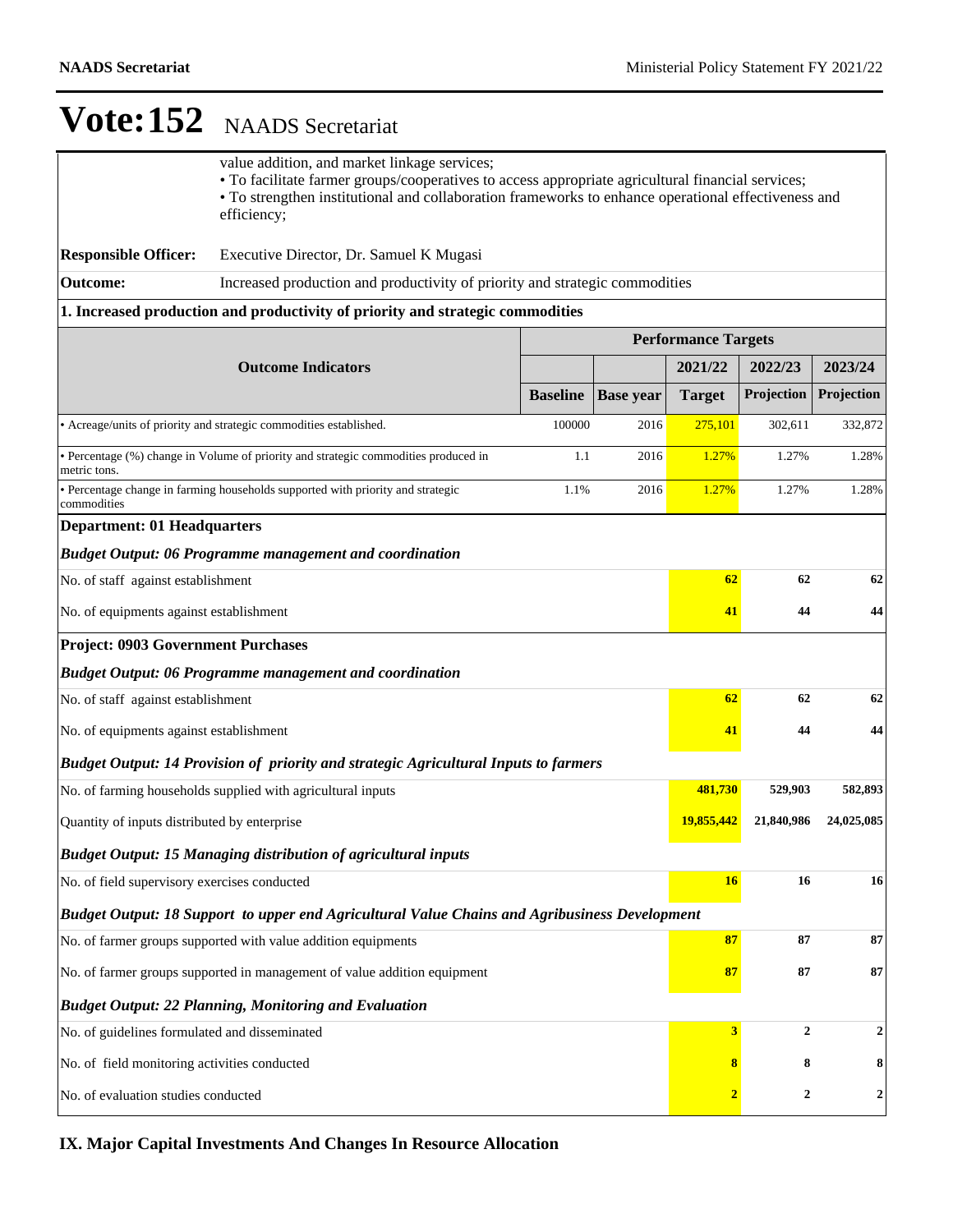# **Table 9.1: Major Capital Investment (Capital Purchases outputs over 0.5Billion)**

| FY 2020/21                                                                              | FY 2021/22                                         |                                                                                                                                                                                                                                                                                                                                                                                                                                                      |  |  |  |  |
|-----------------------------------------------------------------------------------------|----------------------------------------------------|------------------------------------------------------------------------------------------------------------------------------------------------------------------------------------------------------------------------------------------------------------------------------------------------------------------------------------------------------------------------------------------------------------------------------------------------------|--|--|--|--|
| <b>Appr. Budget and Planned Outputs</b>                                                 | <b>Expenditures and Achievements by</b><br>end Dec | <b>Proposed Budget and Planned</b><br><b>Outputs</b>                                                                                                                                                                                                                                                                                                                                                                                                 |  |  |  |  |
| <b>Vote 152 NAADS Secretariat</b>                                                       |                                                    |                                                                                                                                                                                                                                                                                                                                                                                                                                                      |  |  |  |  |
| <b>Sub-SubProgramme: 01 54 Agriculture Advisory Services</b>                            |                                                    |                                                                                                                                                                                                                                                                                                                                                                                                                                                      |  |  |  |  |
| Development Project: 0903 Government Purchases                                          |                                                    |                                                                                                                                                                                                                                                                                                                                                                                                                                                      |  |  |  |  |
| <b>Budget Output: 01 54 72 Government Buildings and Service Delivery Infrastructure</b> |                                                    |                                                                                                                                                                                                                                                                                                                                                                                                                                                      |  |  |  |  |
|                                                                                         |                                                    | • Additional civil works procured for establishment<br>of factory structures for 12 MT/Hr. multifruit<br>processing factory in Nwoya<br>•Civil works procured for establishment of factory<br>buildings for 5 MT/Hr Multifruit processing<br>facility for Greater Masaka<br>Infrastructure developments completed in<br>earmarked DLGs in Rwenzori sub region <i>i.e.</i><br>agricultural markets & other related agro-<br>processing infrastructure |  |  |  |  |
| <b>Total Output Cost(Ushs Thousand)</b>                                                 | 0<br>$\mathbf{0}$                                  | 22,719,260                                                                                                                                                                                                                                                                                                                                                                                                                                           |  |  |  |  |
| Gou Dev't:                                                                              | $\Omega$<br>$\Omega$                               | 22,719,260                                                                                                                                                                                                                                                                                                                                                                                                                                           |  |  |  |  |
| Ext Fin:                                                                                | $\Omega$<br>$\Omega$                               |                                                                                                                                                                                                                                                                                                                                                                                                                                                      |  |  |  |  |
| $A.I.A$ :                                                                               | $\mathbf{0}$<br>$\Omega$                           |                                                                                                                                                                                                                                                                                                                                                                                                                                                      |  |  |  |  |
| Budget Output: 01 54 77 Purchase of Specialised Machinery & Equipment                   |                                                    |                                                                                                                                                                                                                                                                                                                                                                                                                                                      |  |  |  |  |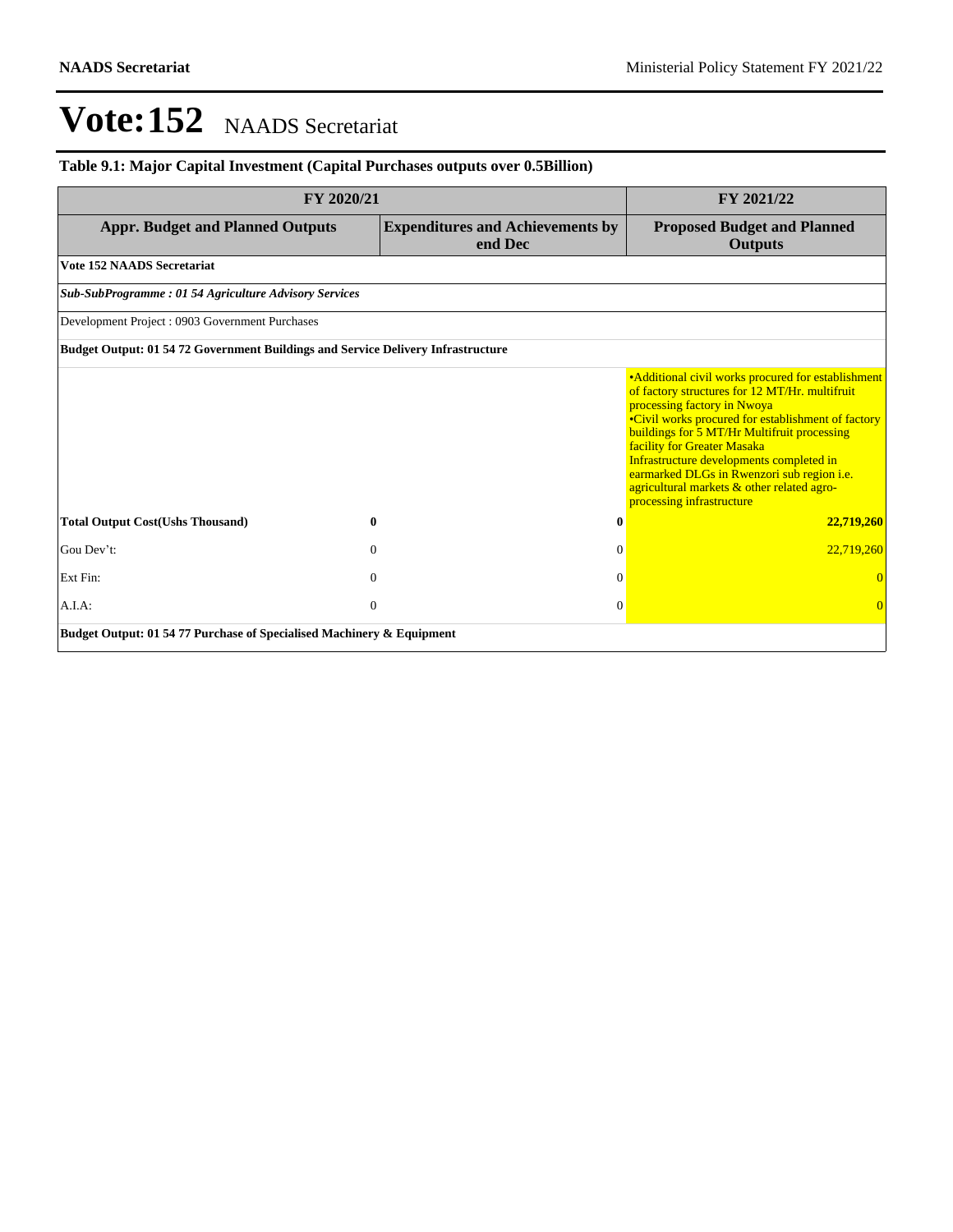| $\cdot$ 3,010,000 hand hoes procured & distributed to support most<br>vulnerable rural smallholder farming households across the<br>country for agricultural production (2 million hoes to be<br>procured through corrigenda funding of UGX 20BNs)<br>•Additional equipment procured for completion of (8 to 11)<br>MT/day) Pineapple processing facility in Kayunga<br>• Additional equipment procured for completion 3MT/hour<br>multi-fruit processing facility in Kapeeka, Nakasese district.<br>•Civil works & additional equipment procured for completion<br>of construction works for 40MT per day mango processing<br>plant in Yumbe<br>•Civil works for establishment of 12MT per hour multi-<br>processing fruit facility in Nwoya carried out<br>• Four (4) Mini diary processing facilities established along 4<br>milk sheds in 4 different regions<br>•Engineering designs and plans for establishment of Greater<br>Masaka fruit factory developed<br>•Technical inspection, verification and monitoring of agro<br>machinery interventions conducted<br>•Feasibility studies for fruit industry in Rwenzori sub region<br>carried out<br>One Large scale automated grain handling & milling<br>equipment provided to reduce post harvest losses in Kyenjojo<br>DLG |                  | •Issued call off orders for distribution of<br>2,250,000 pieces of hand hoes to rural farming<br>households in 135 DLGs and 41 Municipalities.<br>•Initiated procurement process for supply and<br>installation of 1 MT/Hr multifruit processing<br>equipment at Namunkekera, Kapeeka Industrial Nwoya<br>park<br>•Carried out evaluations of bids to procure a<br>consultant to develop designs and specifications<br>to guide procurement of the additional<br>structural developments& essential equipment<br>for optimal operation of the Yumbe mango-<br>processing factory.<br>•Carried out evaluations of bids for<br>Procurement of consultancy services for civil<br>works and engineering designs for<br>establishment of a 12 MT/Hr multi-fruit<br>processing equipment to be established in<br>Nwoya District.<br>•Carried out Bench marking exercise on<br>existing mini dairy processing facilities to<br>guide determination of the scope and<br>development for Four (04) sets mini dairy<br>processing equipment in four (4) regions across<br>the country and subsequently developed terms<br>of reference for identification and assessment of and distributed<br>potential beneficiaries<br>•Conducted Situational assessment to guide<br>development of the detailed requirements for<br>one set of complete maize & feed milling<br>facility in in Rwibaale, Kyenjojo. .Conducted 4<br>Readiness assessment & Technical inspection<br>exercises for agro machinery interventions for<br>solar water beneficiaries & dairy processing<br>equipment beneficiaries. • Conducted 10<br>supervision and inspection exercises for the on-<br>going works for the construction works for<br>Yumbe and Kayunga fruit processing facilities.<br>•Conducted evaluation of bids for procurement<br>of a consultant to carry out a feasibility study<br>for possible establishment of fruit processing<br>plant in Rwenzori sub-region.<br>N/A | •5 units Bulk milk cooling equipment (Milk<br>coolers) procured and installed in Luweero,<br>Kassanda, Amuria, Nebbi & Kibaale DLGs<br>• Additional equipment procured for establishment<br>of a 12 MT/Hr. multifruit processing factory in<br>•Master Plan and Engineering Designs for<br>Proposed Fruit Factory for Busoga sub region<br>developed<br>• Agro processing equipment procured for<br>earmarked enterprises & DLGs in Rwenzori i.e<br>Dairy in Kamwenge & Cocoa in Bundibugyo<br>• Assessment /appraisal of potential beneficiaries<br>and inspection of beneficiary sites for agro<br>machinery & value addition equipment conducted<br>•Supervision & Monitoring of agro machinery and<br>value addition interventions carried out<br>• Fruit processing equipment procured and<br>installed for 5 MT/Hr Multifruit processing<br>facility for Greater Masaka<br>•One (01) set of mini dairy processing equipment<br>procured and installed in Busoga/ eastern Uganda<br>milk shade<br>•82 sets of micro & small scale agro value<br>addition equipment for key enterprises procured |  |  |  |  |
|-------------------------------------------------------------------------------------------------------------------------------------------------------------------------------------------------------------------------------------------------------------------------------------------------------------------------------------------------------------------------------------------------------------------------------------------------------------------------------------------------------------------------------------------------------------------------------------------------------------------------------------------------------------------------------------------------------------------------------------------------------------------------------------------------------------------------------------------------------------------------------------------------------------------------------------------------------------------------------------------------------------------------------------------------------------------------------------------------------------------------------------------------------------------------------------------------------------------------------------------------------------------------------------|------------------|----------------------------------------------------------------------------------------------------------------------------------------------------------------------------------------------------------------------------------------------------------------------------------------------------------------------------------------------------------------------------------------------------------------------------------------------------------------------------------------------------------------------------------------------------------------------------------------------------------------------------------------------------------------------------------------------------------------------------------------------------------------------------------------------------------------------------------------------------------------------------------------------------------------------------------------------------------------------------------------------------------------------------------------------------------------------------------------------------------------------------------------------------------------------------------------------------------------------------------------------------------------------------------------------------------------------------------------------------------------------------------------------------------------------------------------------------------------------------------------------------------------------------------------------------------------------------------------------------------------------------------------------------------------------------------------------------------------------------------------------------------------------------------------------------------------------------------------------------------------------------------------------------------------------------------------------------------|------------------------------------------------------------------------------------------------------------------------------------------------------------------------------------------------------------------------------------------------------------------------------------------------------------------------------------------------------------------------------------------------------------------------------------------------------------------------------------------------------------------------------------------------------------------------------------------------------------------------------------------------------------------------------------------------------------------------------------------------------------------------------------------------------------------------------------------------------------------------------------------------------------------------------------------------------------------------------------------------------------------------------------------------------------------------------------------------------|--|--|--|--|
| <b>Total Output Cost(Ushs Thousand)</b>                                                                                                                                                                                                                                                                                                                                                                                                                                                                                                                                                                                                                                                                                                                                                                                                                                                                                                                                                                                                                                                                                                                                                                                                                                             | 47,794,786       | 5,710,279                                                                                                                                                                                                                                                                                                                                                                                                                                                                                                                                                                                                                                                                                                                                                                                                                                                                                                                                                                                                                                                                                                                                                                                                                                                                                                                                                                                                                                                                                                                                                                                                                                                                                                                                                                                                                                                                                                                                                | 19,432,477                                                                                                                                                                                                                                                                                                                                                                                                                                                                                                                                                                                                                                                                                                                                                                                                                                                                                                                                                                                                                                                                                           |  |  |  |  |
| Gou Dev't:                                                                                                                                                                                                                                                                                                                                                                                                                                                                                                                                                                                                                                                                                                                                                                                                                                                                                                                                                                                                                                                                                                                                                                                                                                                                          | 47,794,786       | 5,710,279                                                                                                                                                                                                                                                                                                                                                                                                                                                                                                                                                                                                                                                                                                                                                                                                                                                                                                                                                                                                                                                                                                                                                                                                                                                                                                                                                                                                                                                                                                                                                                                                                                                                                                                                                                                                                                                                                                                                                | 19,432,477                                                                                                                                                                                                                                                                                                                                                                                                                                                                                                                                                                                                                                                                                                                                                                                                                                                                                                                                                                                                                                                                                           |  |  |  |  |
| Ext Fin:                                                                                                                                                                                                                                                                                                                                                                                                                                                                                                                                                                                                                                                                                                                                                                                                                                                                                                                                                                                                                                                                                                                                                                                                                                                                            | $\boldsymbol{0}$ | $\boldsymbol{0}$                                                                                                                                                                                                                                                                                                                                                                                                                                                                                                                                                                                                                                                                                                                                                                                                                                                                                                                                                                                                                                                                                                                                                                                                                                                                                                                                                                                                                                                                                                                                                                                                                                                                                                                                                                                                                                                                                                                                         | $\overline{0}$                                                                                                                                                                                                                                                                                                                                                                                                                                                                                                                                                                                                                                                                                                                                                                                                                                                                                                                                                                                                                                                                                       |  |  |  |  |
| A.I.A.                                                                                                                                                                                                                                                                                                                                                                                                                                                                                                                                                                                                                                                                                                                                                                                                                                                                                                                                                                                                                                                                                                                                                                                                                                                                              | $\mathbf{0}$     | $\boldsymbol{0}$                                                                                                                                                                                                                                                                                                                                                                                                                                                                                                                                                                                                                                                                                                                                                                                                                                                                                                                                                                                                                                                                                                                                                                                                                                                                                                                                                                                                                                                                                                                                                                                                                                                                                                                                                                                                                                                                                                                                         | $\overline{0}$                                                                                                                                                                                                                                                                                                                                                                                                                                                                                                                                                                                                                                                                                                                                                                                                                                                                                                                                                                                                                                                                                       |  |  |  |  |
| Development Project : 1754 Retooling of National Agricultural Advisory Services Secretariat                                                                                                                                                                                                                                                                                                                                                                                                                                                                                                                                                                                                                                                                                                                                                                                                                                                                                                                                                                                                                                                                                                                                                                                         |                  |                                                                                                                                                                                                                                                                                                                                                                                                                                                                                                                                                                                                                                                                                                                                                                                                                                                                                                                                                                                                                                                                                                                                                                                                                                                                                                                                                                                                                                                                                                                                                                                                                                                                                                                                                                                                                                                                                                                                                          |                                                                                                                                                                                                                                                                                                                                                                                                                                                                                                                                                                                                                                                                                                                                                                                                                                                                                                                                                                                                                                                                                                      |  |  |  |  |
| Budget Output: 01 54 75 Purchase of Motor Vehicles and Other Transport Equipment                                                                                                                                                                                                                                                                                                                                                                                                                                                                                                                                                                                                                                                                                                                                                                                                                                                                                                                                                                                                                                                                                                                                                                                                    |                  |                                                                                                                                                                                                                                                                                                                                                                                                                                                                                                                                                                                                                                                                                                                                                                                                                                                                                                                                                                                                                                                                                                                                                                                                                                                                                                                                                                                                                                                                                                                                                                                                                                                                                                                                                                                                                                                                                                                                                          |                                                                                                                                                                                                                                                                                                                                                                                                                                                                                                                                                                                                                                                                                                                                                                                                                                                                                                                                                                                                                                                                                                      |  |  |  |  |
|                                                                                                                                                                                                                                                                                                                                                                                                                                                                                                                                                                                                                                                                                                                                                                                                                                                                                                                                                                                                                                                                                                                                                                                                                                                                                     |                  |                                                                                                                                                                                                                                                                                                                                                                                                                                                                                                                                                                                                                                                                                                                                                                                                                                                                                                                                                                                                                                                                                                                                                                                                                                                                                                                                                                                                                                                                                                                                                                                                                                                                                                                                                                                                                                                                                                                                                          | 3 Double Cabin Pickups procured<br>1 Motorcycle procured                                                                                                                                                                                                                                                                                                                                                                                                                                                                                                                                                                                                                                                                                                                                                                                                                                                                                                                                                                                                                                             |  |  |  |  |
| <b>Total Output Cost(Ushs Thousand)</b>                                                                                                                                                                                                                                                                                                                                                                                                                                                                                                                                                                                                                                                                                                                                                                                                                                                                                                                                                                                                                                                                                                                                                                                                                                             | $\bf{0}$         | 0                                                                                                                                                                                                                                                                                                                                                                                                                                                                                                                                                                                                                                                                                                                                                                                                                                                                                                                                                                                                                                                                                                                                                                                                                                                                                                                                                                                                                                                                                                                                                                                                                                                                                                                                                                                                                                                                                                                                                        | 620,000                                                                                                                                                                                                                                                                                                                                                                                                                                                                                                                                                                                                                                                                                                                                                                                                                                                                                                                                                                                                                                                                                              |  |  |  |  |
| Gou Dev't:                                                                                                                                                                                                                                                                                                                                                                                                                                                                                                                                                                                                                                                                                                                                                                                                                                                                                                                                                                                                                                                                                                                                                                                                                                                                          | $\mathbf{0}$     | 0                                                                                                                                                                                                                                                                                                                                                                                                                                                                                                                                                                                                                                                                                                                                                                                                                                                                                                                                                                                                                                                                                                                                                                                                                                                                                                                                                                                                                                                                                                                                                                                                                                                                                                                                                                                                                                                                                                                                                        | 620,000                                                                                                                                                                                                                                                                                                                                                                                                                                                                                                                                                                                                                                                                                                                                                                                                                                                                                                                                                                                                                                                                                              |  |  |  |  |
| Ext Fin:                                                                                                                                                                                                                                                                                                                                                                                                                                                                                                                                                                                                                                                                                                                                                                                                                                                                                                                                                                                                                                                                                                                                                                                                                                                                            | $\theta$         | 0                                                                                                                                                                                                                                                                                                                                                                                                                                                                                                                                                                                                                                                                                                                                                                                                                                                                                                                                                                                                                                                                                                                                                                                                                                                                                                                                                                                                                                                                                                                                                                                                                                                                                                                                                                                                                                                                                                                                                        |                                                                                                                                                                                                                                                                                                                                                                                                                                                                                                                                                                                                                                                                                                                                                                                                                                                                                                                                                                                                                                                                                                      |  |  |  |  |
| A.I.A:                                                                                                                                                                                                                                                                                                                                                                                                                                                                                                                                                                                                                                                                                                                                                                                                                                                                                                                                                                                                                                                                                                                                                                                                                                                                              | $\boldsymbol{0}$ | 0                                                                                                                                                                                                                                                                                                                                                                                                                                                                                                                                                                                                                                                                                                                                                                                                                                                                                                                                                                                                                                                                                                                                                                                                                                                                                                                                                                                                                                                                                                                                                                                                                                                                                                                                                                                                                                                                                                                                                        |                                                                                                                                                                                                                                                                                                                                                                                                                                                                                                                                                                                                                                                                                                                                                                                                                                                                                                                                                                                                                                                                                                      |  |  |  |  |

# **X. Vote Challenges and Plans To Improve Performance**

**Vote Challenges**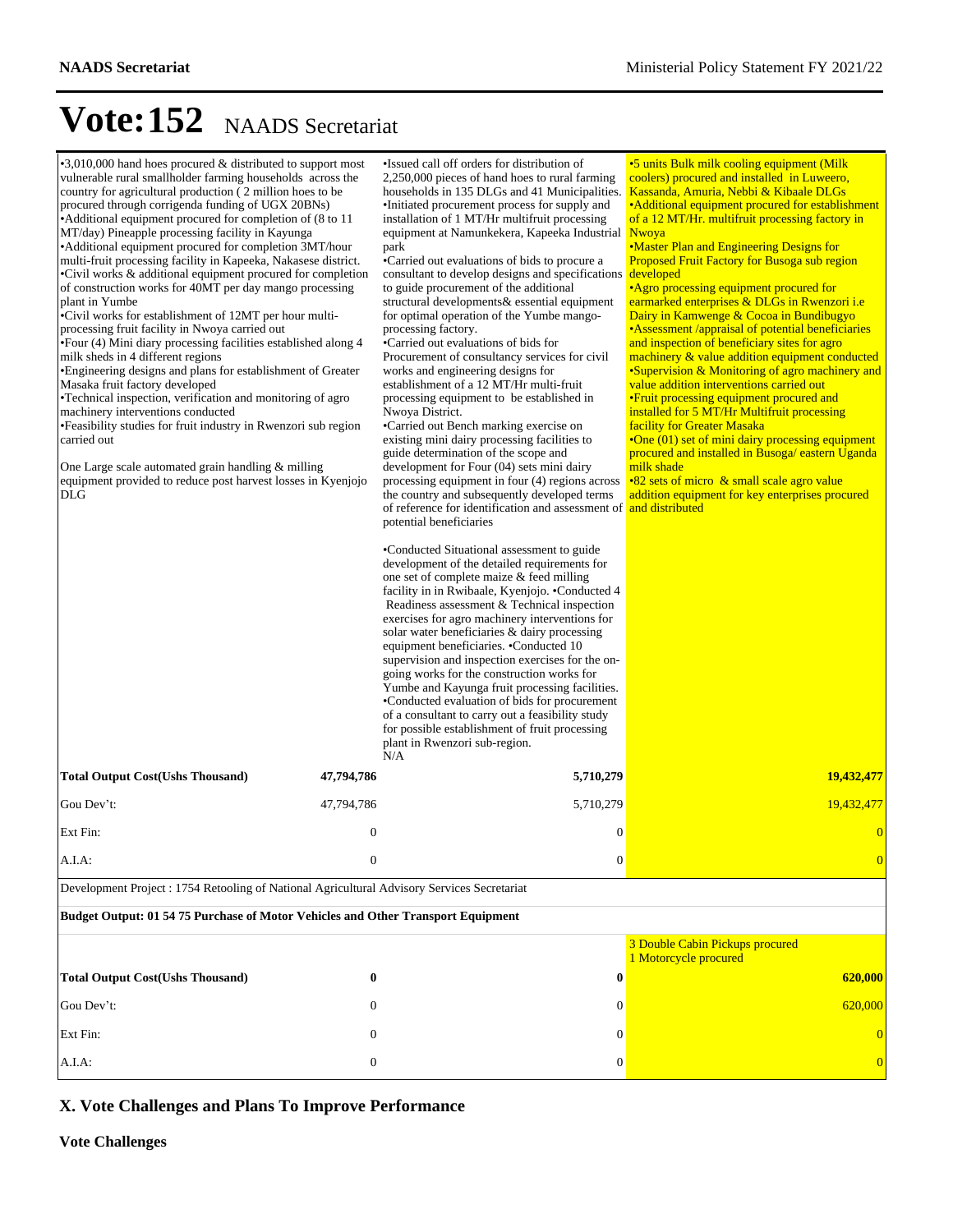Weak linkage between provision of agricultural inputs and provision of agricultural extension services; as the extension service in Local Governments is still constrained by low staffing in some areas and mobility to reach out to all farmers

Overwhelming demand for inputs against a limited budget; including supporting unforeseen strategic/special intervention which require budget re-allocations in the course of budget implementation

Inadequate capacity for supply of good quality planting and stocking/livestock materials on the market for crop and livestock commodities

Inadequate Human Resource staffing relative to scope of work as per the NAADS Secretariat mandate

Insufficient budget for programme coordination and management of input distribution, including mobilization of farmers and communities at both district and sub county Local Government

#### **Plans to improve Vote Performance**

Revitalizing the role of farmer institutions/organization in the implementation of wealth creation initiatives. This is done through formation of farmer committees from village level through to national level.

Implement community based procurement and distribution systems, involving strong private sector, community-based organizations and farmer involvement.

Strengthening the linkage between input distribution and delivery of extension services to farmers.

Popularize the seasonal enterprise specific guidelines on input distribution that emphasize aspects of equity and inclusion for all farming households to benefit from NAADS wealth creation interventions.

#### **XI Off Budget Support**

**Table 11.1 Off-Budget Support by Department and Project**

N/A

#### **XII. Vote Cross Cutting Policy And Other Budgetary Issues**

#### **Table 12.1: Cross- Cutting Policy Issues**

| <b>Issue Type:</b>                  | <b>HIV/AIDS</b>                                                                                                                                                                                                                    |  |  |  |  |  |
|-------------------------------------|------------------------------------------------------------------------------------------------------------------------------------------------------------------------------------------------------------------------------------|--|--|--|--|--|
| Objective:                          | • Sensitize farmers/farmer groups and staff on the HIV/AIDS awareness                                                                                                                                                              |  |  |  |  |  |
| <b>Issue of Concern:</b>            | Low awareness among farmers/farmer groups and staff on HIV and AIDs                                                                                                                                                                |  |  |  |  |  |
| <b>Planned Interventions:</b>       | • Sensitize farmers/farmer groups and staff on the HIV/AIDS awareness                                                                                                                                                              |  |  |  |  |  |
| <b>Budget Allocation (Billion):</b> | 0.100                                                                                                                                                                                                                              |  |  |  |  |  |
| <b>Performance Indicators:</b>      | • Number of farmers/farmer groups participating in in NAADS interventions sensitized on<br><b>HIV/AIDS</b> awareness                                                                                                               |  |  |  |  |  |
| <b>Issue Type:</b>                  | Gender                                                                                                                                                                                                                             |  |  |  |  |  |
| Objective:                          | • Youths, Women, People with Disabilities & elderly participate in NAADS interventions for<br>wealth creation                                                                                                                      |  |  |  |  |  |
|                                     | • People living in hard to reach areas participate in NAADS interventions for wealth creation                                                                                                                                      |  |  |  |  |  |
| <b>Issue of Concern:</b>            | • Youths, women, PWDs do not fully participate in wealth creation interventions to boost their<br>livelihoods<br>• Hard to reach areas should also be properly targeted to benefit from NAADS interventions for<br>wealth creation |  |  |  |  |  |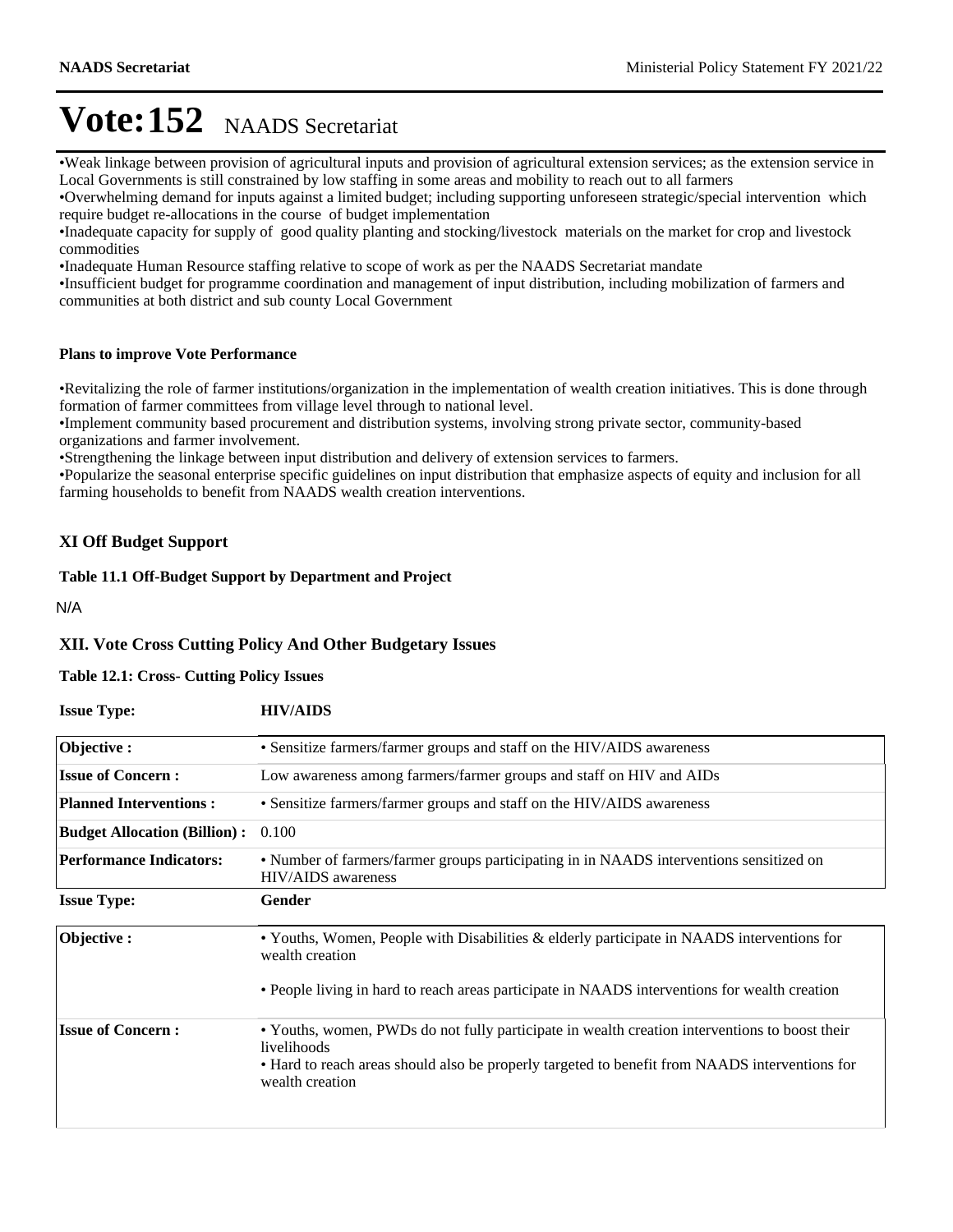| <b>Planned Interventions:</b>       | • Supporting youths, women people with disabilities with value addition and agro processing<br>equipment<br>• Supporting people in hard to reach areas with value addition and agro processing equipment               |
|-------------------------------------|------------------------------------------------------------------------------------------------------------------------------------------------------------------------------------------------------------------------|
| <b>Budget Allocation (Billion):</b> | 4.100                                                                                                                                                                                                                  |
| <b>Performance Indicators:</b>      | Number of youth, women & PWDs supported with agro processing equipment<br>• Number of districts and lower local governments including those in hard to reach areas that<br>access agro processing interventions        |
| <b>Issue Type:</b>                  | <b>Enviroment</b>                                                                                                                                                                                                      |
| Objective:                          | • To promote dust free environment through agro-micro-small and medium enterprise for value<br>addition interventions<br>• To promote use of value addition equipment that optimize dust trapping                      |
| <b>Issue of Concern:</b>            | • Designs of some value addition equipment do not optimize dust trapping and hence cause air<br>pollution<br>• Environment conservation practices are not well integrated in agribusiness development activities       |
| <b>Planned Interventions:</b>       | • Procure value addition equipment for agro-MSM enterprise that optimize dust trapping<br>• Ensure beneficiaries of milk coolers have soak pits to trap waste water                                                    |
| <b>Budget Allocation (Billion):</b> | 0.300                                                                                                                                                                                                                  |
| <b>Performance Indicators:</b>      | • Number of farmer groups supported with agro-MSM enterprises for value addition<br>• Number of farmers/ farmers groups sensitized on integration of environment conservation<br>practices in agribusiness development |

# **XIII. Personnel Information**

# **Table 13.1 Staff Establishment Analysis**

| <b>Title</b>                                    | <b>Salary Scale</b> | <b>Number Of Approved Positions</b> | <b>Number Of Filled Positions</b> |
|-------------------------------------------------|---------------------|-------------------------------------|-----------------------------------|
| Accountant                                      | N/A                 |                                     | 2                                 |
| <b>Accounts Assistant</b>                       | N/A                 |                                     |                                   |
| Agribusiness Development Officer                | IN/A                |                                     | $\overline{2}$                    |
| <b>Assistant Procurement Support</b><br>Officer | N/A                 |                                     | $\overline{2}$                    |
| <b>Assistant Value Chain Officer</b>            | N/A                 |                                     |                                   |
| <b>Asst. Livestock Officer</b>                  | N/A                 | 0                                   | 0                                 |
| Caterer                                         | N/A                 |                                     | $\vert$ 0                         |
| Crop Development Officer                        | N/A                 |                                     | 2                                 |
| Database Officer                                | N/A                 |                                     |                                   |
| Driver                                          | N/A                 | 11                                  | $\vert$ 0                         |
| <b>Executive Assistant</b>                      | N/A                 |                                     |                                   |